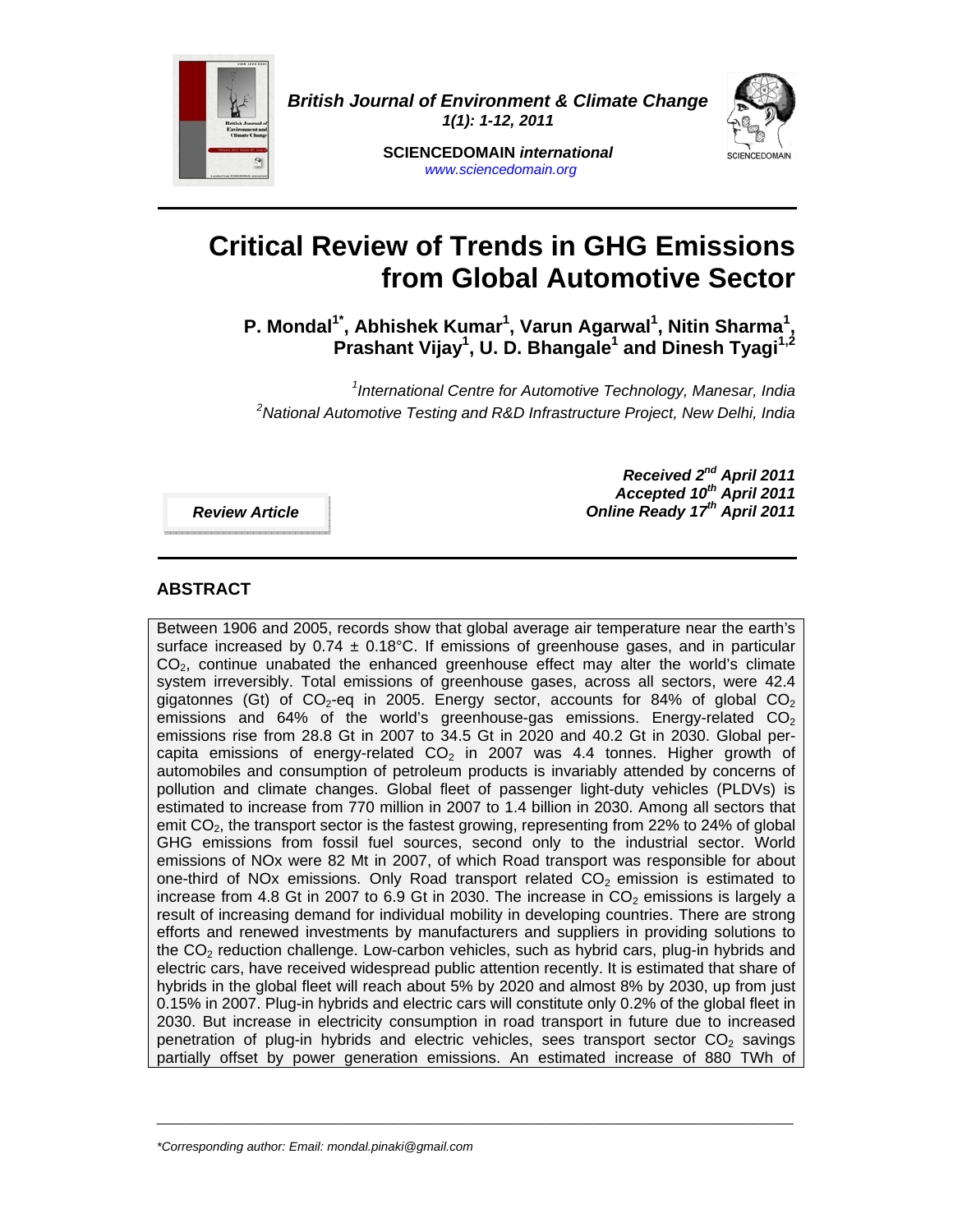electricity consumption in transport in 2030, of which 90% occurs in PLDVs, will result in about 250 Mt of additional  $CO<sub>2</sub>$  emissions. Authors forecasted that the use of environmentfriendly and clean technologies is going to make all the difference between the winners and the losers of the industry. It is noted that current policies are insufficient to prevent a rapid increase in the concentration of greenhouse gases in the atmosphere. It is recommended that policy makers and researchers should give more emphasis on 'cost-effectiveness as most important factor to reduce automotive GHG emission reduction'. It is also concluded that  $CO<sub>2</sub>$  savings will be maximized if well-to-wheel impact is clearly addressed at all stages of the fuel and energy chain.

*Keywords: Global warming,* greenhouse gases*, road transport, hybrid vehicle;* 

# **1. INTRODUCTION**

Climate change, specifically global warming, is indicated by a rise in the average of the earth's surface temperature over the past decades. Between 1906 and 2005, records show that global average air temperature near the earth's surface increased by  $0.74 \pm 0.18$  °C. Furthermore, 2005 was the warmest year in the last 100 years. According to the IPCC, 11 of the last 12 years (1995 to 2006) rank among the 12 warmest years on record when measuring global surface temperature since 1850. All these scientific readings provide incontrovertible signs of global warming (PWC, 2007).



#### Fig. 1. Correlation of Temperature and Atmospheric CO<sub>2</sub> concentrations over last half **million years** *(From Arctic Ice Core Data 1)*

The latest scientific evidence indicates that human activities are leading to increased accumulations of greenhouse gases in the atmosphere, which are altering the Earth's climate patterns at unnatural rates (Austin et al., 2003). The monitored increase in the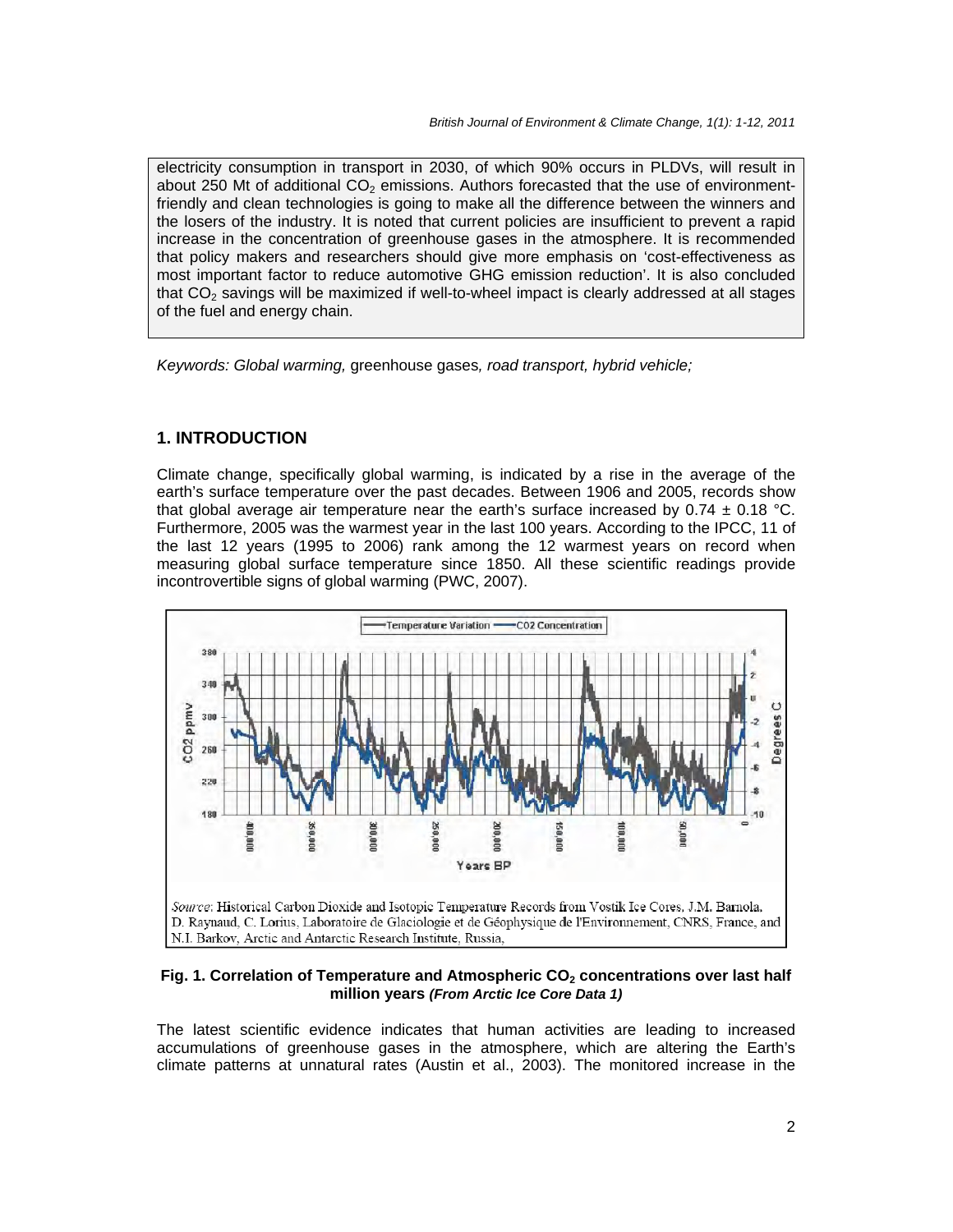concentration of anthropogenic greenhouse gases (GHG) is thought to be responsible for the recorded climate change, as the greenhouse effect is heating the earth's surface (Figure 1) (ECMT, 2007).  $CO<sub>2</sub>$  is the most important anthropogenic GHG, which has increased from a pre-industrial value of about 280 ppm (in 1750) to 379 ppm (absolute) in 2005 (PWC, 2007). If emissions of greenhouse gases, and in particular  $CO<sub>2</sub>$ , continue unabated the enhanced greenhouse effect may alter the world's climate system irreversibly (ECMT, 2007).

The atmosphere currently contains long-lived greenhouse gases at a concentration of around 455 parts per million of carbon-dioxide equivalent (ppm  $CO<sub>2</sub>$ -eq), which is roughly 60% above pre-industrial levels. Between 2000 and 2009, the world emitted 313 billion tonnes of  $CO<sub>2</sub>$ . In order to limit the global increase of temperature within  $2^{\circ}C$ ,  $CO<sub>2</sub>$  emissions over the period 2000-2049 must not exceed 1 trillion tonnes. Energy-related  $CO<sub>2</sub>$  emissions in the Reference Scenario rise from 28.8 Gt in 2007 to 34.5 Gt in 2020 and 40.2 Gt in 2030 (WEO, 2009). As a general rule, higher greenhouse-gas emissions lead to higher greenhouse-gas concentrations, leading to higher global temperatures and more severe climatic consequences. 1 ppm of atmospheric  $CO<sub>2</sub>$  concentration today equates to around 7.7 Gt  $CO<sub>2</sub>$ . Consequently, at the present levels of atmospheric concentration, each additional 13.3 Gt of  $CO<sub>2</sub>$ -eq gases released corresponds to an approximate increase in concentration of around 1 ppm, considering the present efficiencies of different  $CO<sub>2</sub>$ removing agents. However, the links between emissions of greenhouse gases and climate change are complex and factors such as carbon sinks, solar heat reflection, cloud cover, land-use change and aerosols might partially neutralize - or compound - these effects (IPCC, 2007). Nonetheless, it is clear that the rapid growth of green-house-gas (GHG) emissions projected in the Reference Scenario would lead to a substantial long-term increase in the concentration of greenhouse gases in the atmosphere, as well as a large increase in global temperatures.

Average global temperatures are currently around 0.76°C higher than pre-industrial levels and are rising at an increasing rate. The world is already experiencing the adverse effects of rising levels of greenhouse gases in the atmosphere. For example, the Greenland ice sheet has been losing mass at a rate of 179 billion tonnes per year since 2003 (Wouters et al., 2008), while global sea levels are on course to rise by around one metre over the remainder of the century. Developing countries and island states are particularly vulnerable to the impacts of global warming (WEO, 2009).

Virtually a global battle has been declared against climate change. Whether it is reorientating our power generation mix away from fossil fuels and towards nuclear and renewables, maximising the efficiency of vehicles, appliances, homes and industries, or developing revolutionary technologies for the future, almost all potential sources of lower emissions will need to be tapped (WEO, 2009). Road transport sector is considered as one of the main contributing factor for global climate change. Higher growth of automobiles and consumption of petroleum products is invariably attended by concerns of pollution and climate changes. Climate change and  $CO<sub>2</sub>$  reduction have garnered enormous quantities of press coverage in both industry and general media. As a result, we are witnessing today a heightened public awareness which is in turn stimulating strong consumer expectations for regulators and the automotive industry to address this top priority issue.

Therefore, this paper aims to critically review global trend in GHG emissions from automotive sectors.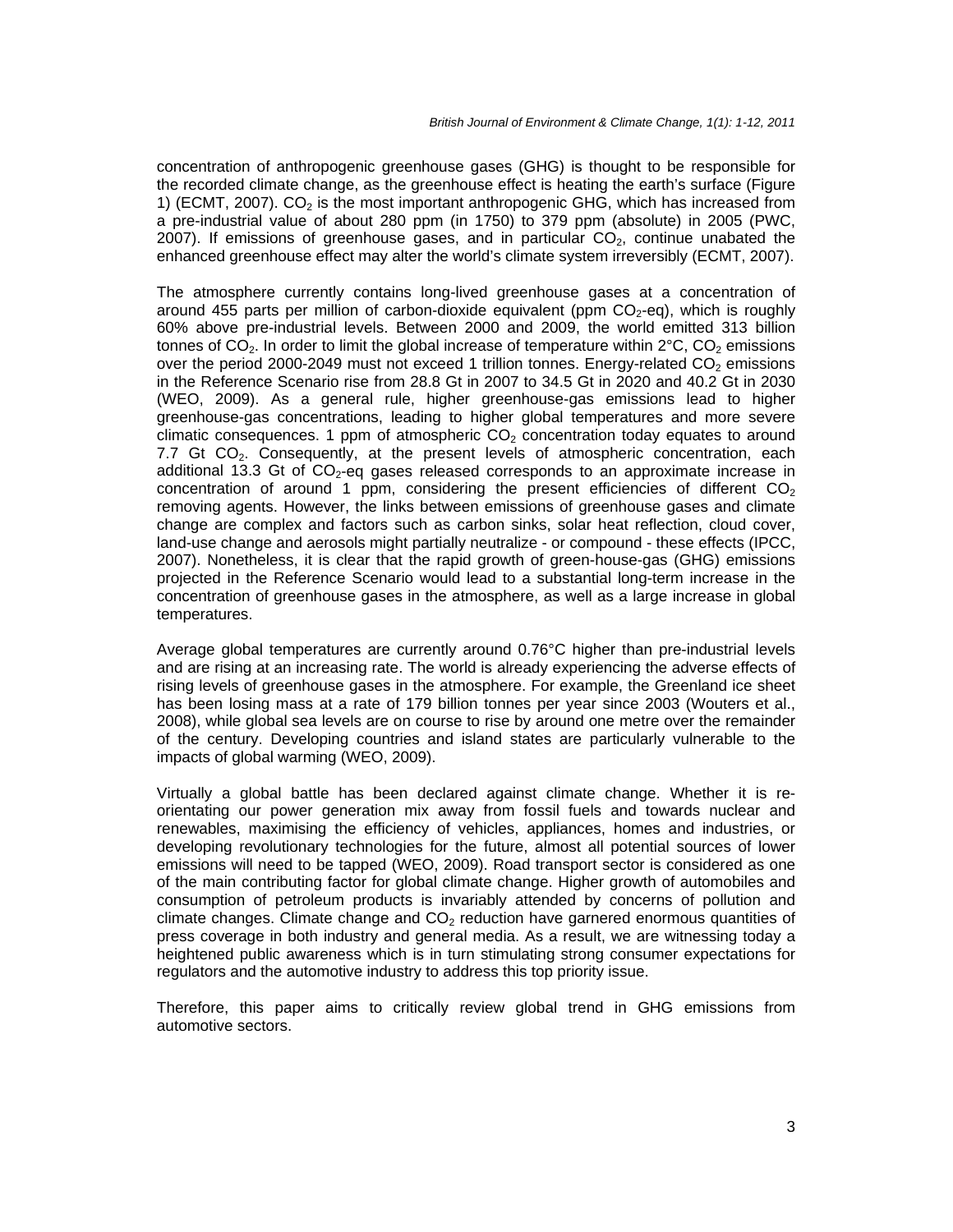#### **2. CONSEQUENCES OF GLOBAL WARMING**

As per different studies of Intergovernmental Panel on Climate Change (IPCC), 2007 and classic analysis of World Energy Outlook report (WEO, 2009), the consequences of the world following the 1000 ppm  $CO<sub>2</sub>$ -eq trajectory at Reference Scenario to 2030 and beyond, would, result in a global mean temperature rise of around 6°C. The impacts of climate change across world population will not be distributed evenly (Smith et al., 2001). With very high confidence, Schneider et al. (2007) concluded that regional temperature trends were already affecting species and ecosystems around the world. In a literature assessment, Rosenzweig et al. (2007) concluded that over the last three decades, human-induced warming had likely had a discernable influence on many physical and biological systems.

Different studies indicate different level of severity at different levels of temperature rises. According to the studies summarised by the IPCC (2007) and WEO (2009), a 6°C increase in global temperature could lead to:

- $\triangleright$  Damage to ecosystems, with extinction of over 40% of the world's species and widespread coral mortality.
- $\triangleright$  Sea level rise of up to 3.7 metres, with 50% loss of coastal wetlands, the loss of several islands and millions of people experiencing flooding each year.
- $\triangleright$  Water droughts in mid-to-low latitudes and disappearance of glaciers. Food shortages and decreased productivity of all cereal crops. With high confidence, Confalonieri et al. (2007) projected that malnutrition would increase due to climate change. Increased cardio-respiratory and infectious diseases, and increased mortality from heat-waves, droughts and floods.

Even long before this stage is reached, there is a risk that the world would reach significant tipping points that could propel the climate into a vicious cycle of deterioration. For example, melting ice caps could reduce the earth's reflection of solar energy, leading to higher temperatures. In turn, rising Arctic temperatures could precipitate the melting of permafrost across northern regions, leading to a massive release of methane and further temperature increases. Studies published since the IPCC report suggest that the risks associated with global warming are even more severe than previously thought (WEO, 2009). A study by Smith et al. (2009) shows that deleterious climate change impacts now appear at significantly lower levels of global average temperature rise and that, even for a temperature rise of 2°C, there are very high risks of extreme weather events and destruction of many ecosystems. Even at 2°C, there is now considered to be a moderate likelihood of a major tipping point having been reached. The impacts of climate change can already be seen to be increasing. For example, current surveys (such as Church et al., 2009) suggest that ocean warming is about 50% greater than had previously been reported by the IPCC. The recent research merely increases the importance of taking urgent action to reduce greenhouse-gas emissions. Low-latitude and less-developed areas are probably at the greatest risk from climate change (Schneider et al., 2007).

#### **3. TRENDS IN GLOBAL GHG EMISSIONS**

Total emissions of greenhouse gases, across all sectors, were 42.4 Gt of  $CO<sub>2</sub>$ -eq in 2005. In the Reference Scenario, they reach 50.7 Gt in 2020 and 56.5 Gt in 2030. Energy sector, accounts for 84% of global  $CO<sub>2</sub>$  emissions and 64% of the world's greenhouse-gas emissions. Having already increased from 20.9 Gt in 1990 to 28.8 Gt in 2007, emissions are projected to rise further to 34.5 Gt in 2020 and 40.2 Gt in 2030, an average rate of growth of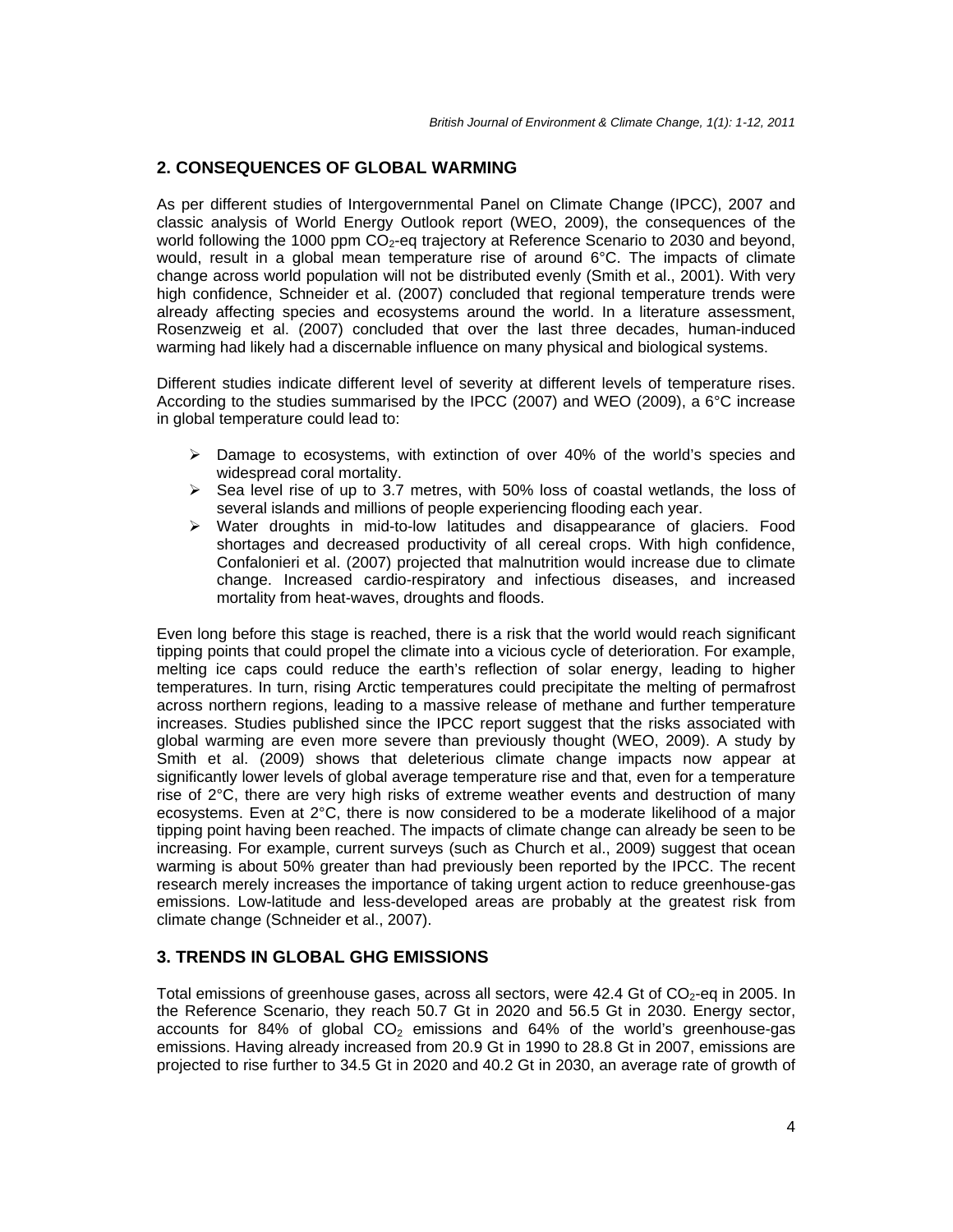1.5% per year over the projection period. Global per-capita emissions of energy-related  $CO<sub>2</sub>$ in the Reference Scenario show a steady increase over the period, from 4.4 tonnes in 2007 to 4.8 tonnes in 2030 (Figure 2) (WEO, 2009). Per-capita emissions in OECD countries currently outstrip those in non-OECD countries by a factor of four, but this gap is closing rapidly. Of the world's largest countries, the United States is the biggest per-capita emitter (18.7 tonnes in 2007). Figure 3 shows the present status and future trends of GHG emissions from energy sector (WEO, 2009).



Fig. 2. Trend in per-capita energy related CO<sub>2</sub> emission under Reference scenario



**Fig. 3. Present status and future trends of GHG emissions from energy sector**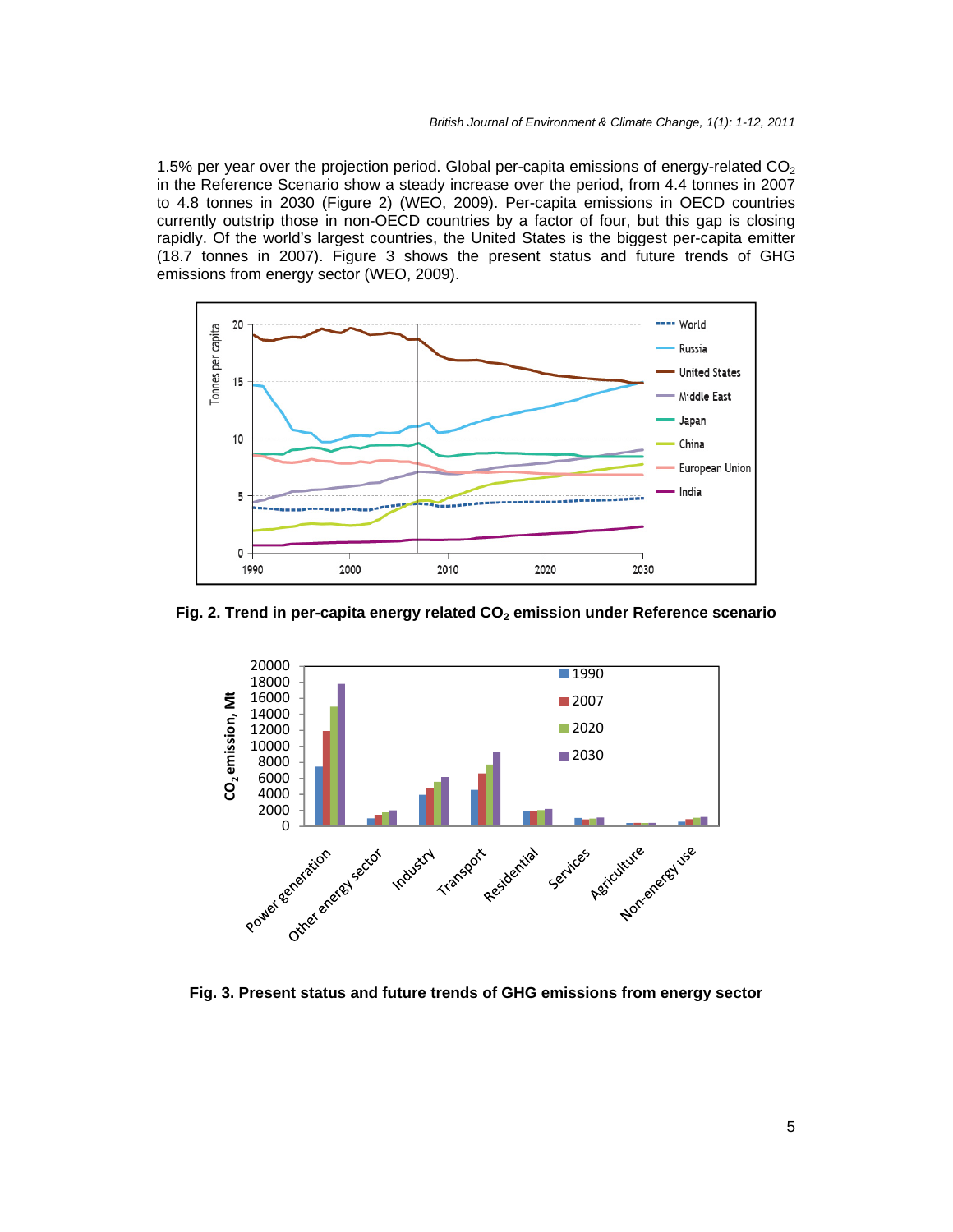# **4. PRESENT STATUS AND FUTURE TREND IN GLOBAL AUTOMOTIVE INDUSTRY**

Continued increases in vehicle ownership in non-OECD regions push up the global fleet of passenger light-duty vehicles (PLDVs) from an estimated 770 million in 2007 to 1.4 billion in 2030. Most of this growth occurs in Other Major Economies and Other Countries. The Chinese fleet is anticipated to approach that of the United States by around 2030, at which time the Chinese market is projected to represent 24% of global sales (Figure 4) (WEO, 2009).



**Country/Region**

**Fig. 4. Percentage share of PLDV sales in 2007 and 2030 (WEO, 2009)** 



#### **Fig. 5. Present status of total number of vehicle and vehicles per thousand people**

By the year 2030, the US and Chinese PLDV fleets combined make up 37% of the global total: in the Reference Scenario in 2030, these fleets are responsible for 36% of global road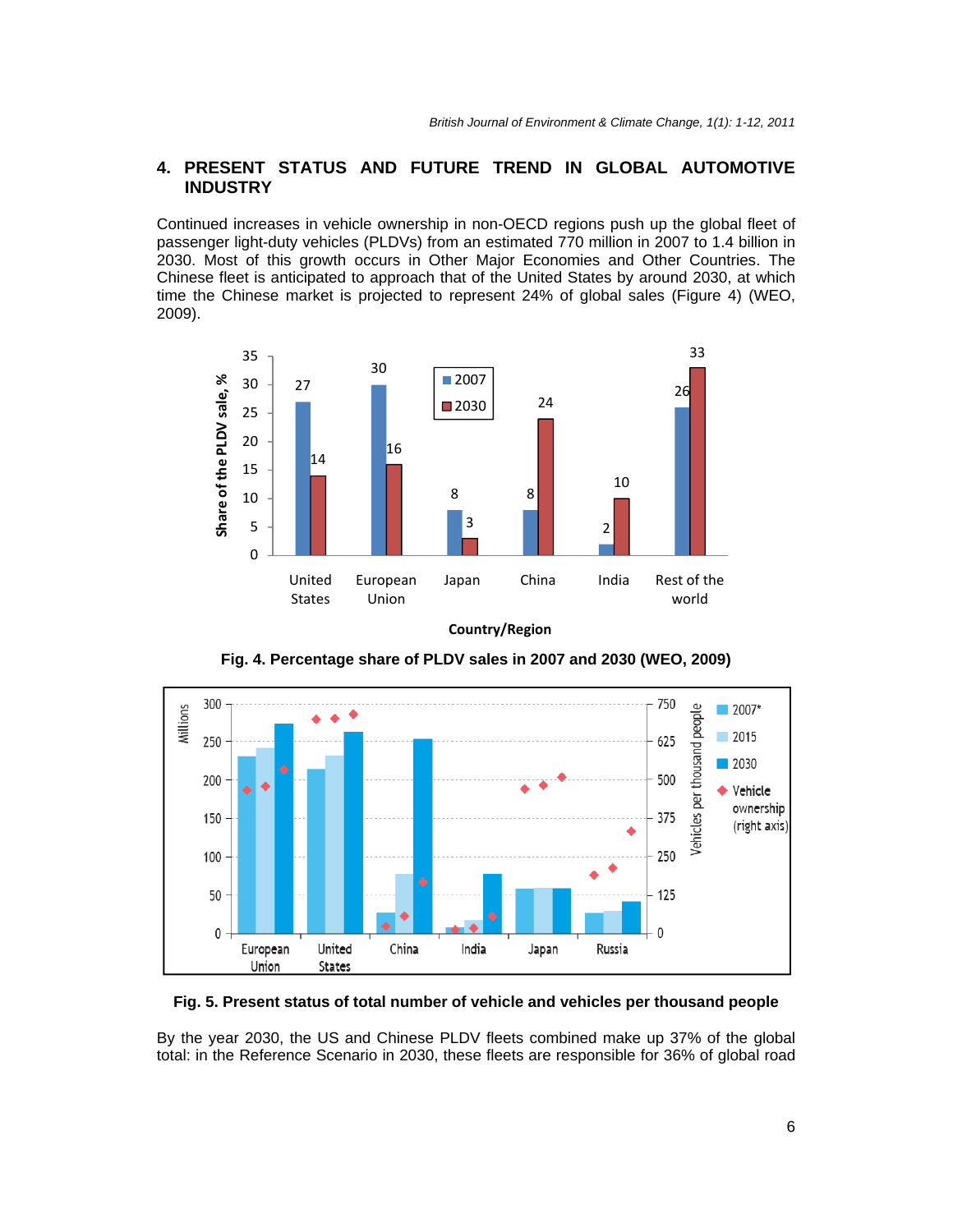$CO<sub>2</sub>$  emissions, despite recent policy efforts in both countries to encourage the mass uptake of fuel-efficient vehicles. Figure 5 shows present status of total number of vehicle and vehicles per thousand people in different countries/regions.

# **4. TRENDS OF GHG EMISSIONS FROM ROAD TRANSPORT SECTOR**

While  $CO<sub>2</sub>$  emissions arise at nearly every stage of a motor vehicle's life—including extraction of raw materials and manufacturing of component parts—it is the combustion of gasoline and diesel fuels during vehicle use that accounts for the greatest share (approx. 75%) of vehicle-related  $CO<sub>2</sub>$  emissions (Figure 6) (Weiss et al., 2000). Among all sectors that emit  $CO<sub>2</sub>$ , the transport sector is the fastest growing, representing from 22% to 24% of global GHG emissions from fossil fuel sources, second only to the industrial sector (Wright, 2004). Road transport is an important source of greenhouse gas emissions (primarily carbon dioxide and nitrous oxide). Unlike  $CO<sub>2</sub>$  emissions from fuel combustion,  $CH<sub>4</sub>$  and  $N<sub>2</sub>O$ emissions from road transport are less easily estimated. In addition to activity data, CH4 emissions are a function of a number of factors that can vary considerably, such as combustion conditions, post-combustion emission controls, fuel composition, and driving practices. Similarly, N2O emission rates can vary dramatically and have been found to be primarily functions of the type and operating temperature of catalytic emission control equipment, which can be affected by several variables (UNFCCC, 2004).

Within the transport sector, private and commercial road transport has accounted for the great majority of  $CO<sub>2</sub>$  emissions in most countries. World emissions of NOx were 82 Mt in 2007, of which Road transport was responsible for about one-third of NOx emissions. Road transport emissions are split two thirds to passenger transport one third to freight at present in OECD countries as a whole. The same pattern holds for the European Union countries. Freight emissions have been growing somewhat faster than passenger emissions for some time and the trend is expected to continue.



**Fig. 6. Share of emission from Life Cycle of a typical vehicle** 

Transport-related  $CO<sub>2</sub>$  emissions is estimated to increase by 41% from 2007 to 9.3 Gt in 2030. Only Road transport related  $CO<sub>2</sub>$  emission is estimated to increase from 4.8 Gt in 2007 to 6.9 Gt in 2030 (Figure 7) (WEO, 2009). The increase in  $CO<sub>2</sub>$  emissions is largely a result of increasing demand for individual mobility in developing countries, where increases in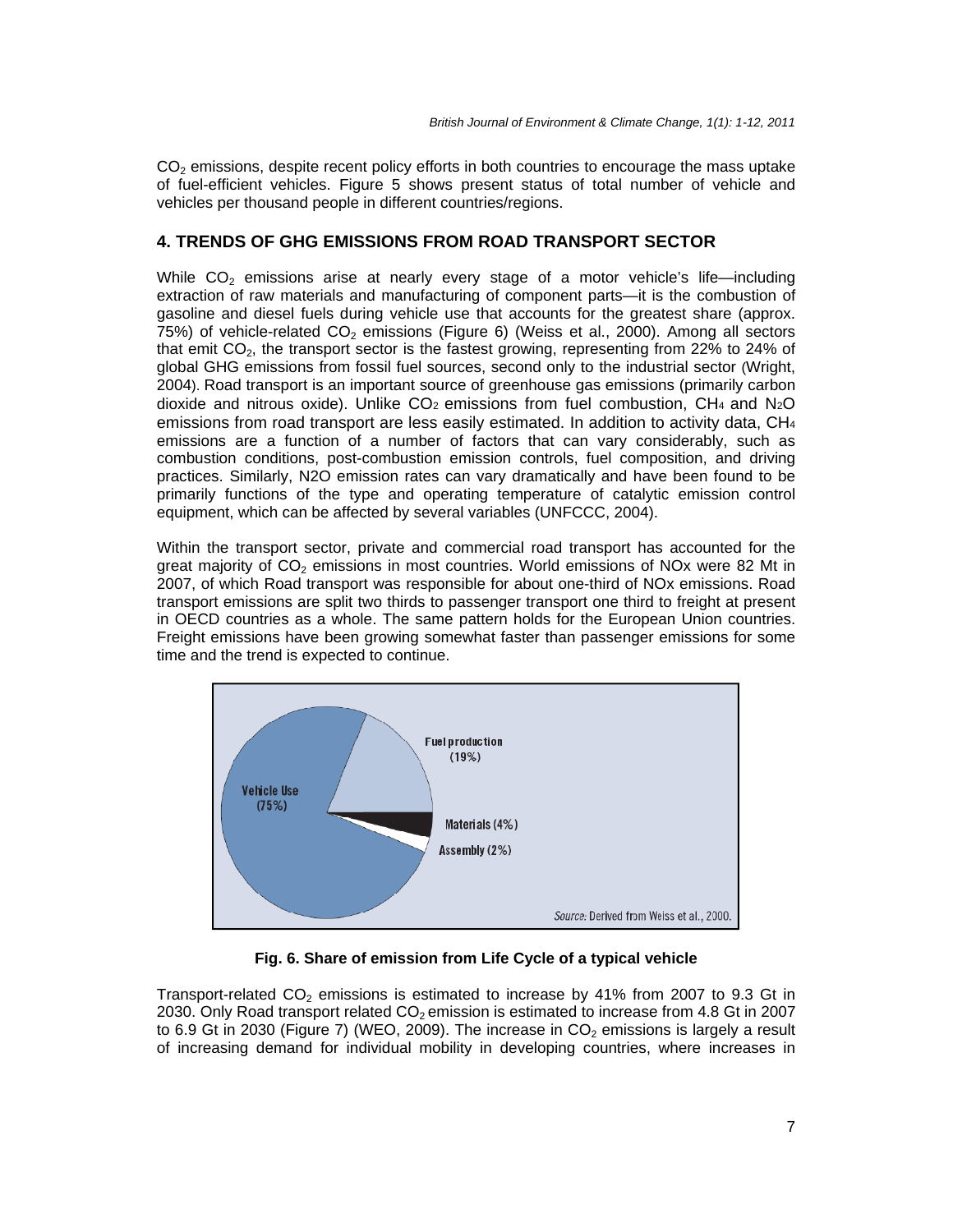

vehicle ownership are expected to increase substantially the global fleet of passenger lightduty vehicles (PLDVs) (WEO, 2009).

#### **Fig. 7. Sector wise CO<sub>2</sub> emission in reference scenario in Mt (Million Metric ton) (WEO, 2009)**

In US,  $CO<sub>2</sub>$  emissions from road transport fall by 7.8% between 2007 and 2020, in large part due to strengthened CAFE standards to ensure improved vehicle efficiency and the adoption by a number of states of California's more stringent efficiency standards (WEO, 2009). With rapidly expanding car ownership, China's road-transport emissions increase more than fourfold between 2007 and 2030.

By 2030, Heavy Duty Vehicles (HDVs) account for almost 40% of road-transport emission savings. The global average HDV fleet is 20% more efficient by 2020, achieving a  $CO<sub>2</sub>$ emissions reduction from an estimated 340  $qCO<sub>2</sub>/km$  in 2007 to 270  $qCO<sub>2</sub>/km$  in 2020, and 227 gCO<sub>2</sub>/km in 2030 (reaching a 34% improvement in efficiency from today). Savings come from both engine and non-engine vehicle efficiency improvements, increased biofuels consumption, modal shift to rail and more efficient logistics. The latter, *e.g.* increased load factors, reduction of empty runs and better driver training, come at low or negative costs.

# **5. TRENDS IN THE LOW CARBON TECHNOLOGIES AND THE GLOBAL OEMS**

Due to mounting public debate and regulatory pressures, there are strong efforts and renewed investments by manufacturers and suppliers in providing solutions to the  $CO<sub>2</sub>$ reduction challenge (Anonymous, 2011). As opposed to other environmental regulations affecting the auto industry, this time the solutions and strategies available are more complex and go far beyond the simple question of which is the most suitable engine technology (PWC, 2007). A perspective of different short term and long term  $CO<sub>2</sub>$  reduction technologies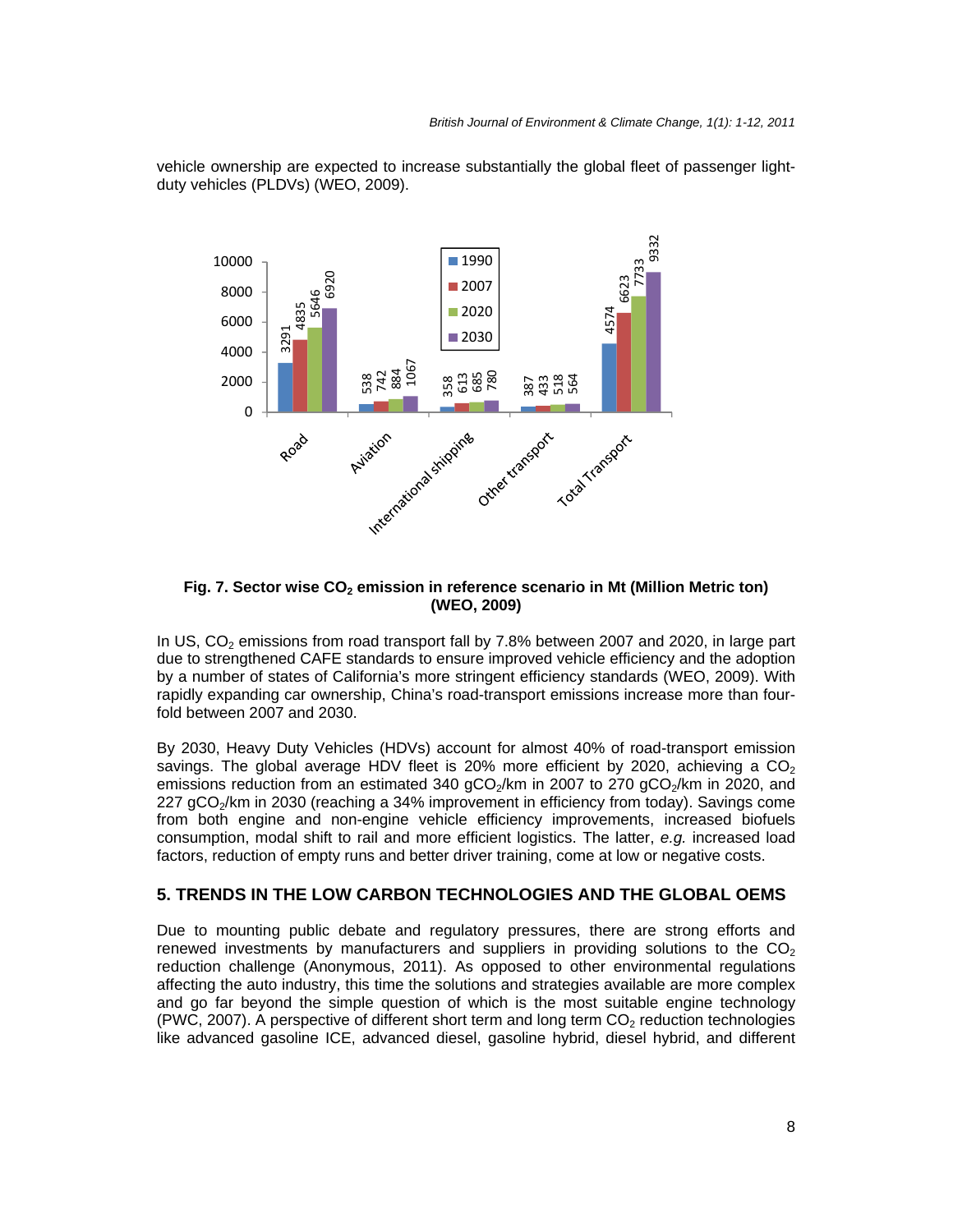

fuel cell technologies and their respective GHG reduction potential has been shown in figure 8 (Weiss et al., 2003).

# **Fig. 8. Development of Low Carbon Technologies (World), 2005-15**

Low-carbon vehicles, such as hybrid cars, plug-in hybrids and electric cars, have received widespread public attention recently. However, this has so far led to only limited policy support: examples include subsidies for hybrids, electric cars and fuel cell vehicles in China, the United States and some European countries, all of which are taken into account in the Reference Scenario.



**Fig. 9. Future world trends of Auto-technologies and correspondig GHG emissions (WEO, 2009)** 

In the absence of more direct policy support, the combination of high costs and the slow rate of vehicle stock turnover sees the share of hybrids in the global fleet reach about 5% by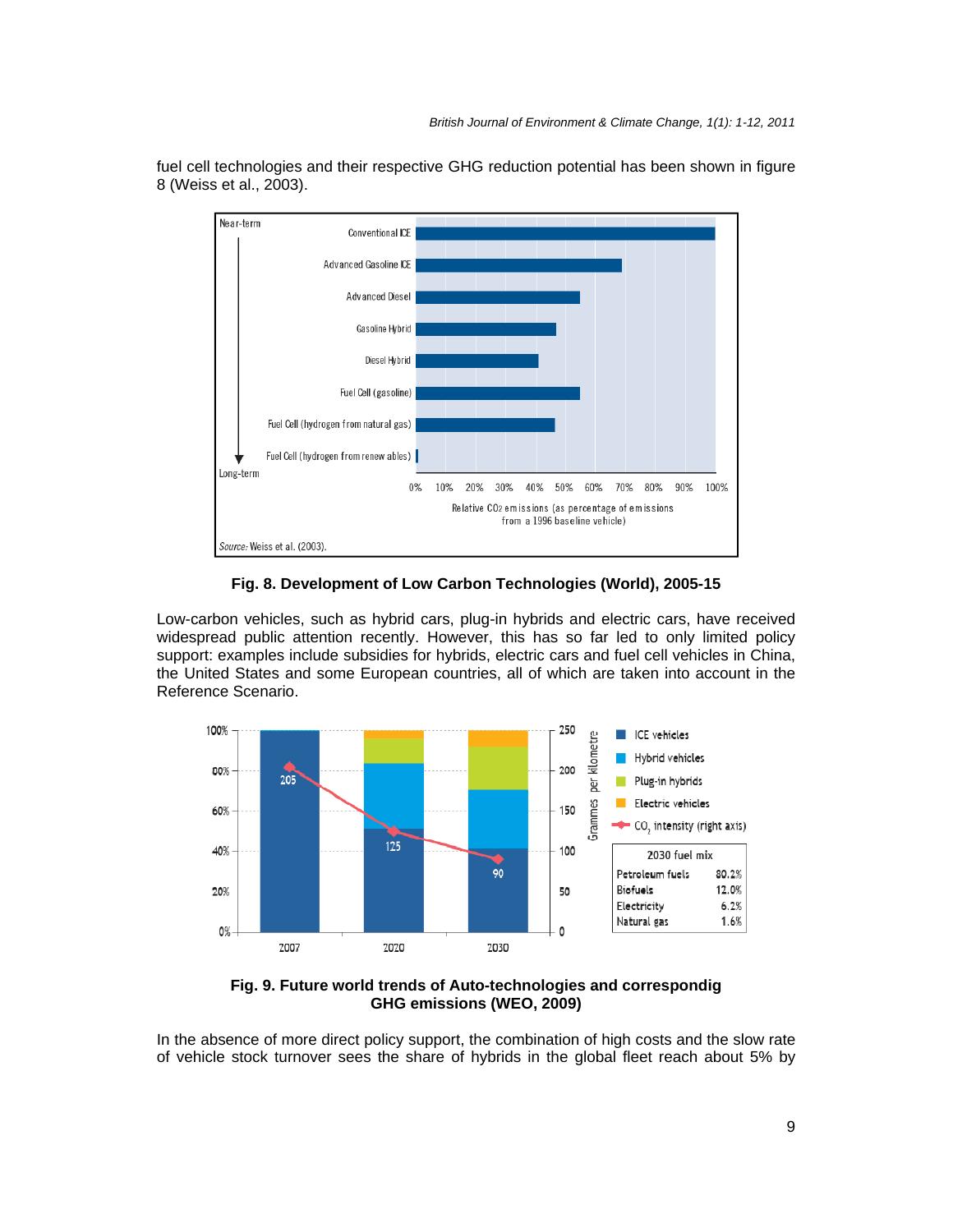2020 and almost 8% by 2030, up from just 0.15% in 2007. Plug-in hybrids and electric cars remain marginal in the Reference Scenario, accounting for only 0.2% of the global fleet in 2030. Future world trends of Auto-technologies and correspondig GHG emissions are presented in figure 9 (WEO, 2009). It has been also felt that current policies are insufficient to prevent a rapid increase in the concentration of greenhouse gases in the atmosphere, with very serious consequences for climate change (Venkatakrishnan, 2005).

# **5.1 EMISSION TRADEOFF BETWEEN VEHICLE AND ELECTRIC ENERGY REQUIRED FOR VEHICLE**

Increases in electricity consumption in road transport due to rapid penetration of plug-in hybrids and electric vehicles, and to a lesser extent increased electricity powered rail transportation, sees transport sector  $CO<sub>2</sub>$  savings partially offset by power generation emissions. An increase of 880 TWh of electricity consumption in transport in 2030 compared with the Reference Scenario, of which 90% occurs in PLDVs, results in about 250 Mt of additional  $CO<sub>2</sub>$  emissions (WEO, 2009). Higher market shares for electric vehicles and plugin hybrids are desirable for reaching climate policy targets, but are insufficient if they are not accompanied by the decarbonisation of the power sector. Well-to-wheel  $CO<sub>2</sub>$  emissions per kilometre from future hybrid vehicles are lower than those of plug-in hybrids and electric cars if the electricity consumed is produced using the global power generation mix from the Reference Scenario (WEO, 2009).

# **6. CONCLUSIONS**

- Vehicle makers are integral to modern society. They have embraced the challenge, delivering significant environmental progress to date. Manufacturers will continue to play a pivotal role within the context of sustainable growth. The automakers are currently facing greater uncertainty than ever. Changing regulations and proliferation of technology upgradation have redrawn the realms of the automotive industry. The drivers of the automotive industry are changing fast. There seems to be a greater nexus between the automotive industry's objectives and the social goals. Use of environment-friendly and clean technologies is going to make all the difference between the winners and the losers of the industry. The automakers have to make some strategic choices in selecting, developing, and commercializing those technology platforms that best portrays their brand and marketing strategies.
- Current policies are insufficient to prevent a rapid increase in the concentration of greenhouse gases in the atmosphere, with very serious consequences for climate change (Venkatakrishnan, 2005). While the transport sector accounts for around a quarter of total  $CO<sub>2</sub>$  emissions from fuel combustion, size is not the primary basis for selecting abatement measures in an economy. Cost-effectiveness is the most important factor. Some of the measures already adopted in the transport sector are expensive per tonne of  $CO<sub>2</sub>$  abated, costing upwards from Euros 100 per tonne. Some of the lowest cost opportunities for emission reductions in transport have not been exploited so far (ECMT, 2007).
- Innovation is driving forward cleaner, 'greener' and affordable transport. Further progress on  $CO<sub>2</sub>$  reduction will come from improved powertrains and the development of more renewable energy sources. Low-emission vehicles offer the most convincing solution on the road to sustainable mobility. A commitment to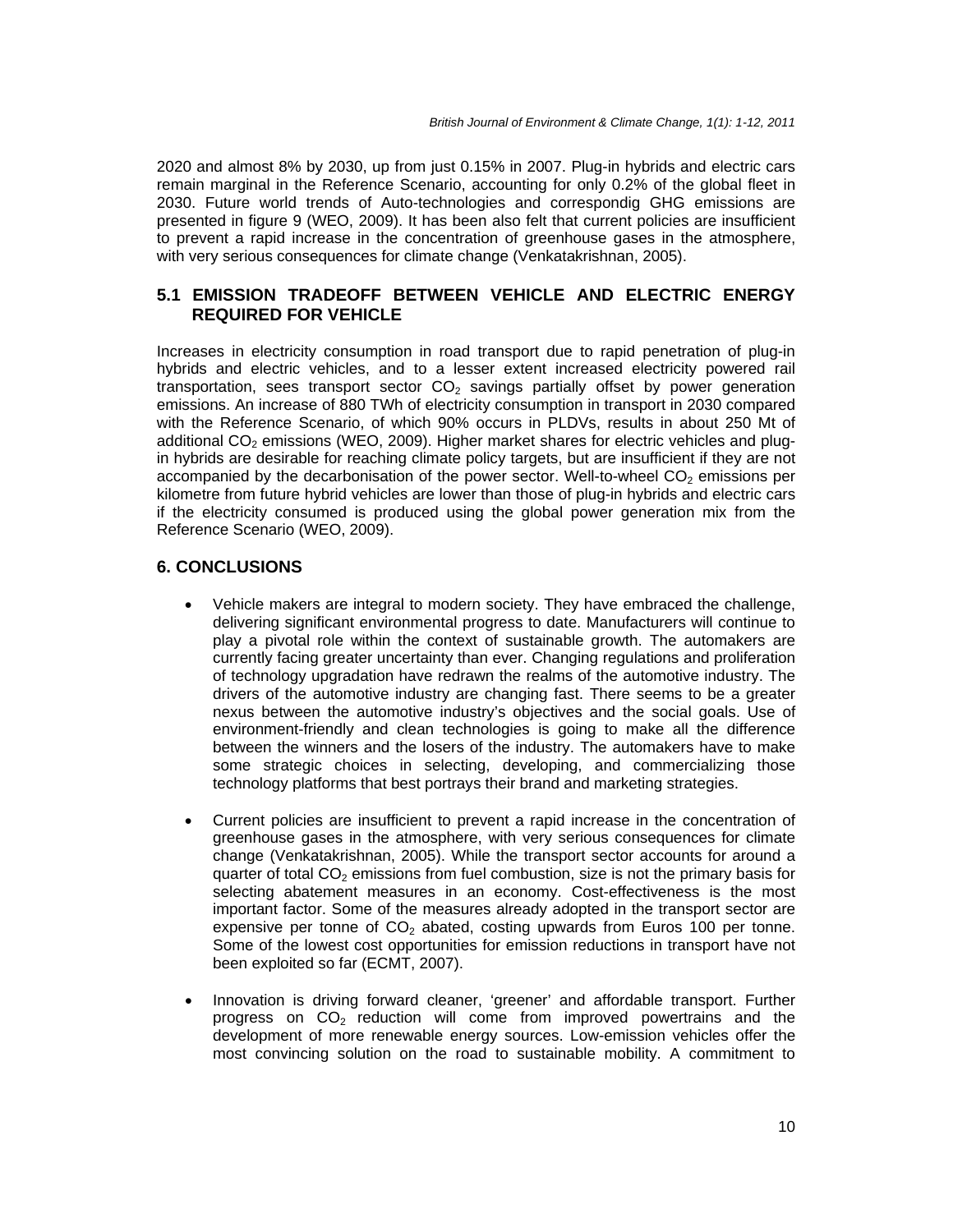robust RandD, infrastructure improvements, energy use and market demand will be needed to accelerate progress (Anonymous, 2009).  $CO<sub>2</sub>$  savings will be maximized if well-to-wheel impact is clearly addressed at all stages of the fuel and energy chain.

#### **REFERENCES**

- Anonymous. (2011). The automotive industry and climate change. http://www.pwc.com/be/en/publications/the-automotive-industry-and-climatechange.jhtml *(Last accessed on 5th April, 2011)*
- Anonymous. (2009). The automobile industry and climate change a long-term perspective. http://www.acea.be/index.php *(Last accessed on 5th April, 2011)*
- Austin, D., Rosinski, N., Sauer, A., Duc C.L. (2003). CHANGING DRIVERS: The Impact of Climate Change on Competitiveness and Value Creation in the Automotive Industry. SAM and World Resource Institute, 1-84.
- Confalonieri, U., Menne, B., Akhtar, R., Ebi, K.L., Hauengue, M., Kovats, R.S., Revich, B., Woodward, A. (2007). Executive summary. In (book chapter): Human health. In: Climate Change 2007: Impacts, Adaptation and Vulnerability. Contribution of Working Group II to the Fourth Assessment Report of the Intergovernmental Panel on Climate Change (M.L. Parry, O.F. Canziani, J.P. Palutikof, P.J. van der Linden and C.E. Hanson, Eds.). Print version: Cambridge University Press, Cambridge, UK. This version: IPCC website. ISBN 9780521880107. Retrieved 2010-05-27.
- ECMT (European Conference of Transport ministers). (2007). Cutting transport  $CO<sub>2</sub>$ emissions: what progress? - ISBN 92-821-0382-X.
- IPCC (Intergovernmental Panel on Climate Change) (2007). "Synthesis Report", contribution of Working Groups I, II and III to the *Fourth Assessment Report of the IPCC*, Core Writing Team, R.K. Pachauri and A. Reisinger (eds.), IPCC, Geneva.
- PWC (Price WaterHouse Coopers). (2007). The automotive industry and climate change Framework and dynamics of the  $CO<sub>2</sub>$  (r) evolution. 1-127.
- Rosenzweig, C.G., Casassa, D.J. Karoly, A. Imeson, C. Liu, A. Menzel, S. Rawlins, T.L. Root, B. Seguin, P. Tryjanowski, (2007).: Assessment of observed changes and responses in natural and managed systems. Climate Change 2007: Impacts, Adaptation and Vulnerability. Contribution of Working Group II to the Fourth Assessment Report of the Intergovernmental Panel on Climate Change, M.L. Parry, O.F. Canziani, J.P. Palutikof, P.J. van der Linden and C.E. Hanson, Eds., Cambridge University Press, Cambridge, UK, 79-131.
- Schneider, S.H., et al. (2007). Assessing key vulnerabilities and the risk from climate change. In Parry 2007, p. 781.
- Smith, B., Schneider, H., Oppenheimer, M., Yohe, W., Hare, W., Mastrandrea, D., Patwardhan, A., Burton, I. et al. (2009). Assessing dangerous climate change through an update of the Intergovernmental Panel on Climate Change (IPCC) reasons for concern. Proc.: Nat. Academy of Sci. of the United States of America, 106(11), 4133– 4137.
- Smith, J.B., et al. (2001). Vulnerability to Climate Change and Reasons for Concern: A Synthesis.. In McCarthy, J.J., et al. Climate Change 2001: Impacts, Adaptation and Vulnerability. Contribution of Working Group II to the Third Assessment Report of the Intergovernmental Panel on Climate Change. Cambridge University Press. Retrieved 2010-01-10.
- UNFCCC. (2004). Estimation of emissions from road transport. FCCC/SBSTA/2004/INF.3. pp. 1-27.